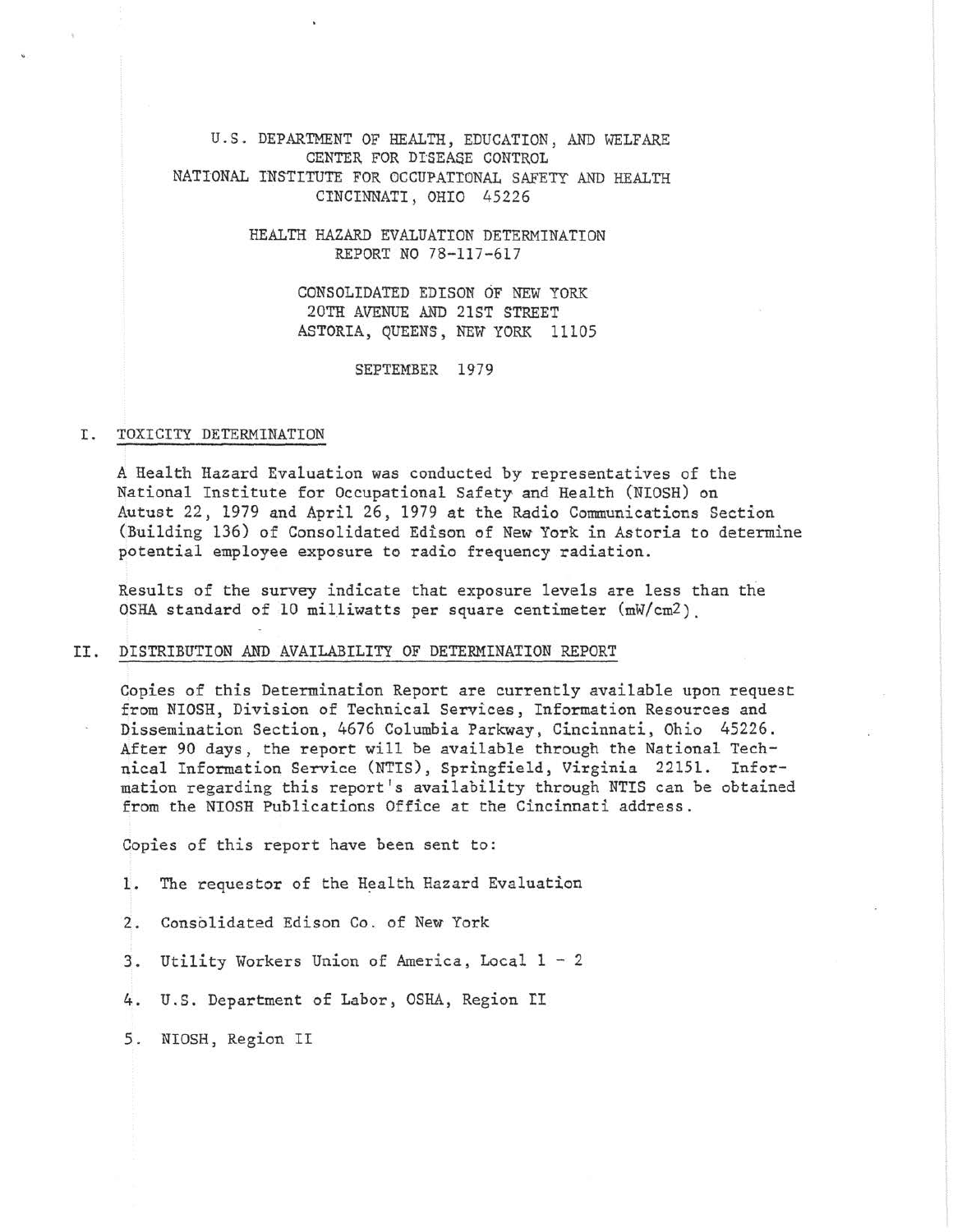Page 2 - Health Hazard Evaluation Determination Report No. 78-117

### III. INTRODUCTION

Section 20 (a) (6) of the Occupational Safety and Health Act of 1970, 29 U.S.C. 669 (a) (6) , authorizes the Secretary of Health, Education, and Welfare, following a written request by any employer or authorized representative of employees, to determine whether any substance normally found in the place of employment has potentially toxic effects in such concentrations as used or found.

NIOSH received such a request from an employee authorized by several fellow employees to represent them for the purposes of this Health Hazard Evaluation.

#### IV. EVALUATION

A. Facility and Process Description

The facility in question is the repair shop of the radio communications section. Total employment is ten technicians, two clerks and two managers. The repair shop where the technicians work is approximately 10 ft. hight by 40 ft. by 26 ft.

The operations of this shop are limited to the repair of radio communications equipment such as walkie-talkies and car two-way radios. The work load is 150 to 200 units per week. The work process generally consists of electronic testing of equipment, replacement or repair of mal-functioning parts. Repair consists of occasional soldering of loose connections. Because the work involves small parts, lighting is of major concern. The health hazard request also expressed concern over ventillation. Con-Edison disclosed plans to upgrade both the lighting and the air-conditioning system during the survey. This satisfied the concern about these two conditions. Interviews with employees disclosed concern about exposure to radio-frequency radiation. This concern was generated by warning cards issued by the manufacturer of the radio transmitters. The safety information flyers stated:

"The United States Department of Labor, through the provisions of the Occupational Safety and Health Act of 1970 (OSHA), has established an electromagnetic radiation safety standard which applies to any two-way mobile radio equipment. Normal use of this radio will result in exposures far below the OSHA limit. There are no reported incidents of physical damage resulting from the use of this type radio. However, the following precautions are recommended:

Do not operate the transmitter when someone outside the vehicle is within two feet of the mobile antenna.

Do not operate the transmitter near unshielded electrical blasting caps or in an explosive atmosphere."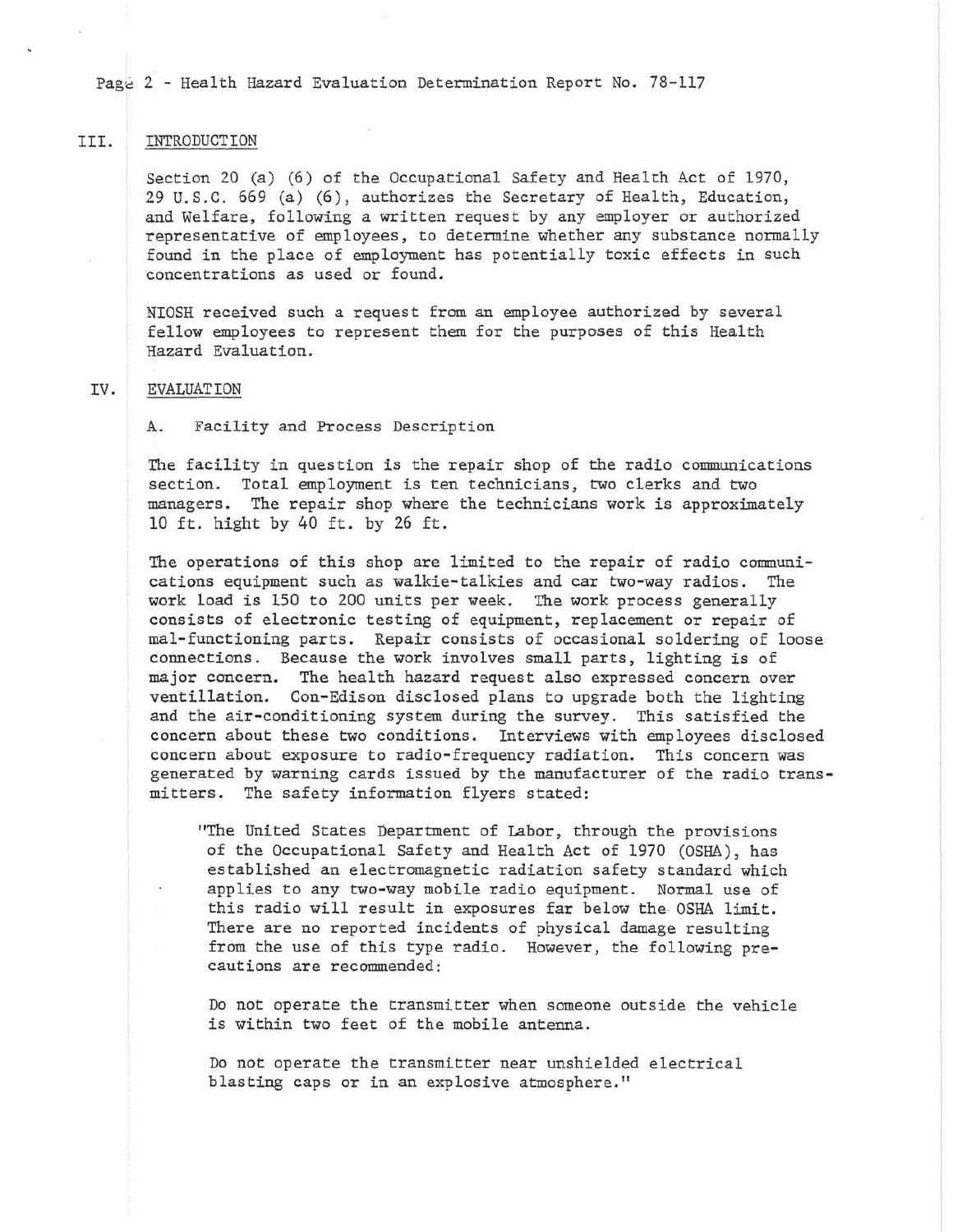Page 3 - Health Hazard Evaluation Determination Report No. 78-117

Since the technicians frequently are within two feet of the transmitters, they were concerned about the possible health effects of their work.

## B. Background Information

29 CFR 1910 (OSHA Safety and Health Standards for General Industry) establishes a "Radiation Protection Guide" for electromagnetic energy of frequencies from 10 megahertz to 100 gigahertz (Radio frequencies) to be 10 milliwatts per square centimeter, averaged over a 0. 1 hour period. "Radiation Protection Guide" is defined as the radiation level which should not be exceeded without careful consideration of the reasons for doing so.<sup>1</sup>

Information supplied by the radio manufacturers  $2$  state:

In the band 150-450 MHz, helical antennas deposit relatively little power in muscle tissue place at close distance. A 450 MHz quarter-wavelength ship in the same conditions very efficiently couples RF energy into the deep layers of biological tissue. The in-depth power deposition of helices increases very rapidly with frequency for distances less than one inch. Commercially available E-field probes placed near portable radiators can give a substantially distorted picture of the power density, because the instrument is sensitive to electric fields that are associated with relatively little power. It has been shown that, for a 150 MHz helix, there is nearly 20 dB difference between the levels of the power density indicated by the Narda E-field probe and the measured deposited power density. At 450 MHz, the indication of the probe is within an order of magnitude of the deposited power density. Even in this case, however, the indication of the instrument can be misleading in terms of determining an RF radiation hazard. It has been shown that, in the case of the whip, there is maximum power deposition in the locations where the instrument readings are the smallest.

The temperature increases in the head of an operator due to exposure to a portable radio are very small, if the radio is held in the position recommended for best performance. Temperature increments no larger than o.1°c are caused in simulated human heads for one minute exposures and no larger than 0.4°c for six minute exposures . Temperature variations larger than these are caused in the human body by ambient thermal changes or emotional status. If the radio antenna is held extremely close to the face (less than 0.5"), parts of the surface of the face of the operator are subjected, for prolonged exposures (more than 2-3 minutes), to temperature increases that may be considered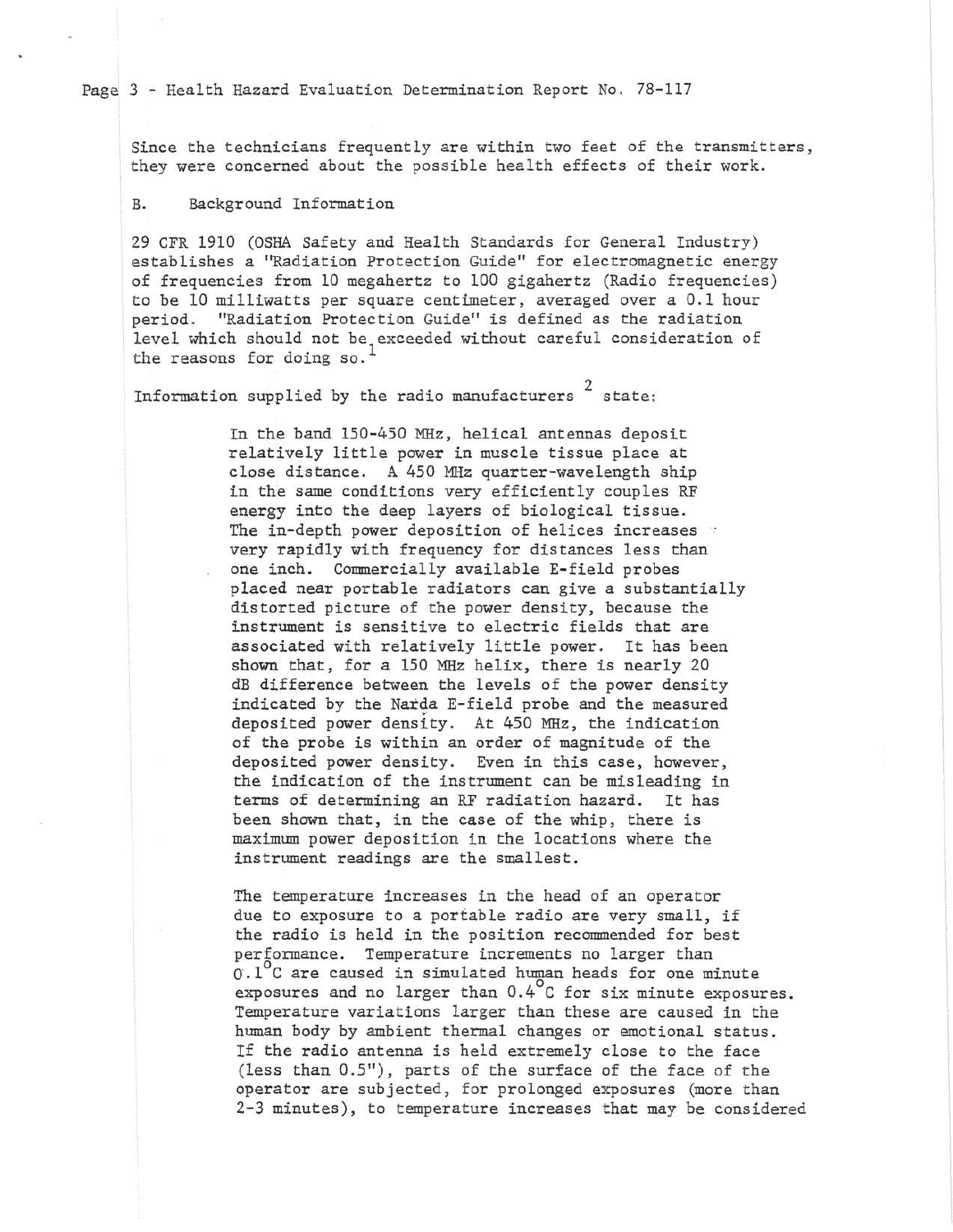Page 4 - Health Hazard Evaluation Determination Report No. 78-117

hazardous. As the experimental data have shown, at close distances, the strong electric fields near the tip of the antennas can cause substantial temperature increases in the surface fatty layers of human tissue. This danger can be eliminated by having an adequate insulating cap on the tip of the antenna.

The eyes of the operator are protected by their naturally recessed location, so it is difficult for an operator to place the antenna extremely close to the eye while normally operating the transmitter. A hazard is present if the user accidentally places the antenna tip in the vicinity of practically touching, the eye and then operates the transmitter. An RF burn may then be caused to the cornea. Even in this case, the possibility of damage is eliminated by a suitable insulating cap at the tip of the antenna.

From this information, it appears that radio frequency radiation can deposit energy, measured by temperature increase, in body tissue or muscle, held very close (about  $\frac{1}{2}$  inch) to a power source. Apparently, the safety information flyer's warning statement recommending that no one be within two feet of a transmitting antenna allows for a large safety factor, since power densities diminish rapidly with distance.

#### C. SURVEY METHODS

Measurements of power densities were taken with Narda  $~^{\circledR}$  meter model  $#$  8315 using probe  $#$  8323, or 8321, depending on range scale necessary. Measurements were maximal approximately two inches from power sources in the repair shop. The measurements fell off rapidly with distance. Measurements were also made in the garage, at the perimeter of a mobile van with communication equipment in operations. See the table of Power Density Measurements for results of the survey.

### D. INTERPRETATION OF MEASUREMENTS AND CONCLUSIONS

Measurements recorded in the table are maximum readings. In the repair shop, measurement were observed with the probe approximately two inches from the power source (antenna or amplifier). Power densities diminish rapidly to non-measurable within short distances. Considering the time spent on : testing the equipment, the maximum power density measured and the improbability of any portion of the servicemen's anatomy in proximity to the power sources, it is doubted, in light of present knowledge, that any measurable risk occurs in normal operations.

In the garage, measurements were made at the perimeter of a mobile van, several feet from the antenna. These measurements also were below the OSHA standard and indicate little probability of risk to near-by personnel.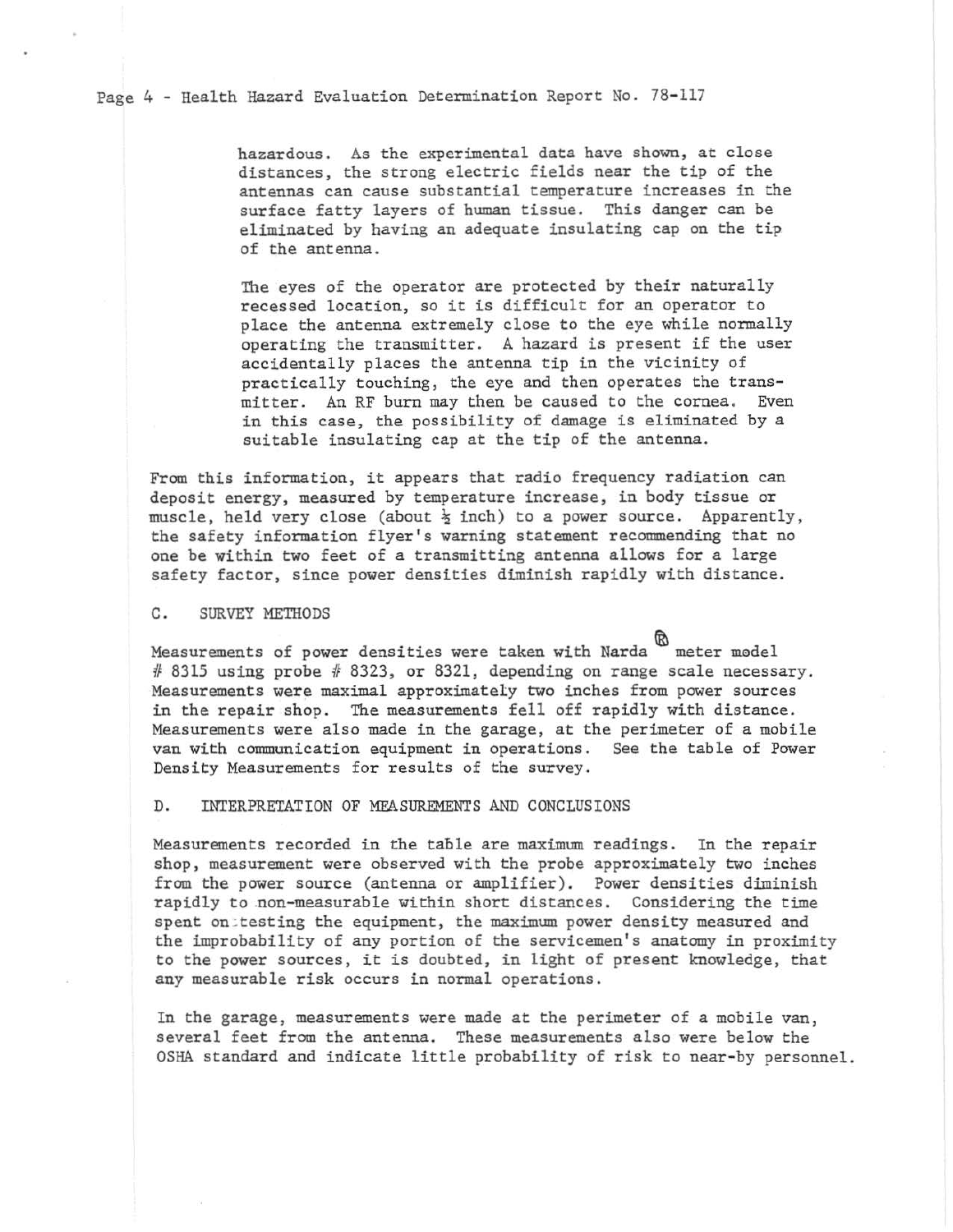Page 5 - Health Hazard Evaluation Determination Report No. 78-117

D. RECOMMENDATIONS

No recommendations are considered necessary.

V. REFERENCES

- 1. 29 CFR 1910.97, Occupational Safety and Health, General Industry Standards.
- 2. Energy Deposition in Biological Tissue Near Portable Radio Transmitters at VHF and UHF, Q. Balzano, O. Garay, R. F. Steel. Motorola, Inc., Communications Division, Fort Lauderdale, Florida.

### VI. AUTHORSHIP

Report prepared by **Nicholas Fannick** 

Industrial Hygienist NIOSH, Region II

Physicist

Survey conducted by **David Conover** 

Originating Office **State Search** Jerome P. Flesch

Physical Agents Effects Branch NIOSH-Cincinnati, Ohio

Acting Chief Hazard Evaluations and Technical Assistance Branch Cincinnati, Ohio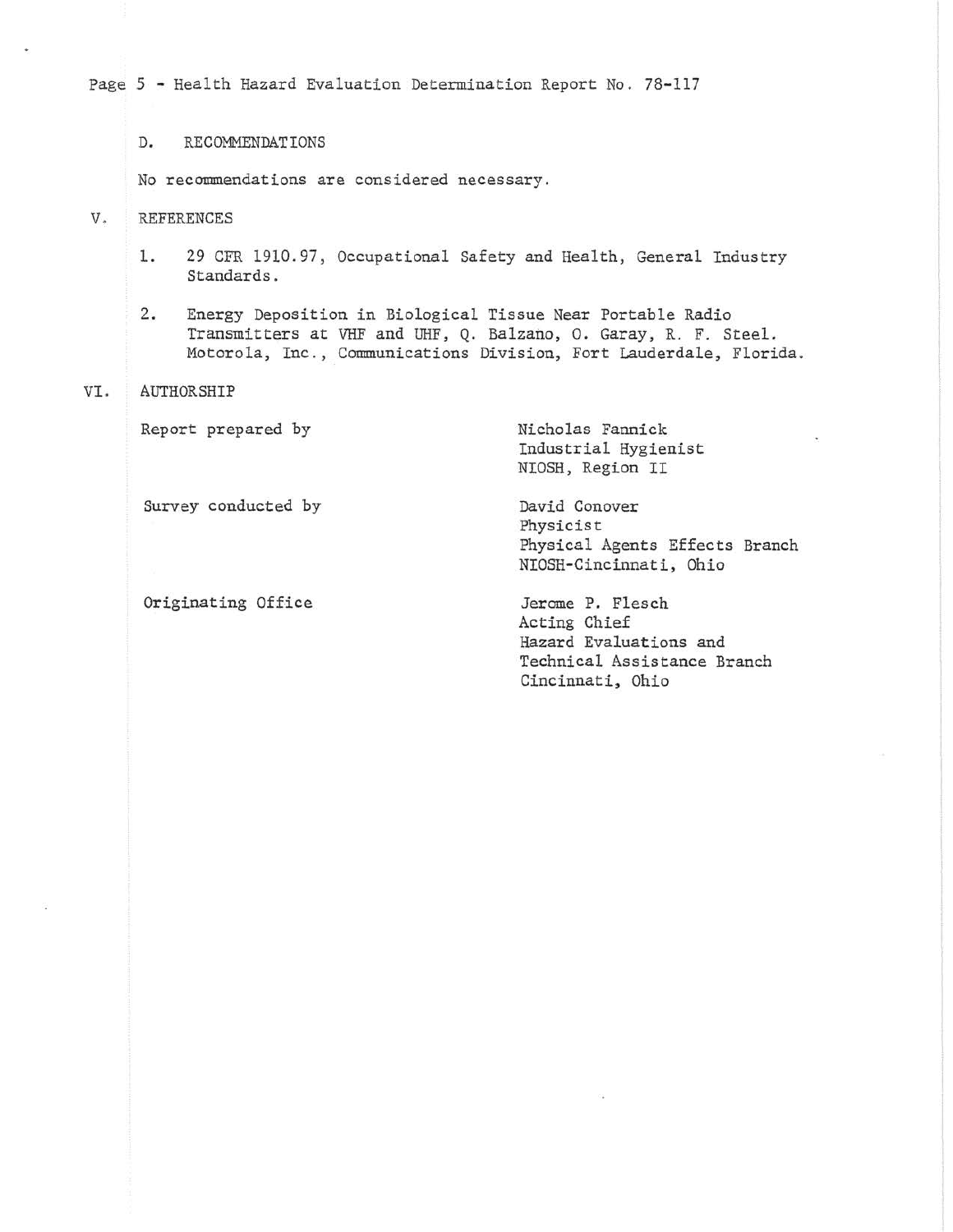# Table 1

Maximum Power Density Measurements

Consolidated Edison of NY Astoria, Queens, NY

April 26, 1979

| Model #                                    | Power Output<br>(Watts) | Frequency | Power density/distance<br>from source $(mW/cm2)$ |
|--------------------------------------------|-------------------------|-----------|--------------------------------------------------|
| Motorola                                   |                         |           |                                                  |
| T34BBA-3200-AA                             | 25                      | 456       |                                                  |
| Power Amplifier                            |                         |           | 2.0 / 2 inches <sup>A</sup>                      |
| Antenna                                    |                         |           | المالي المسترد الأنباء                           |
| dummy load-<br>cable disconnected          |                         |           | 1.9 / 2 inches $B$                               |
| Motorola<br>T63-RTN-1190A                  | 100                     | 153       |                                                  |
| Power Amplifier                            |                         |           | $0.15 / 2$ inches <sup>A</sup>                   |
| Antenna<br>dummy load-<br>cable disconnect |                         |           | $1.2 / 2$ inches                                 |
| Motorola<br>CC4160                         | 25                      | 456       | $0.10 /$ front 84 inches                         |
| (mobile van antenna)                       |                         |           | $0.25$ / right 33 inches                         |
|                                            |                         |           | $0.15$ / rear 99 inches <sup>A</sup>             |
|                                            |                         |           | $0.20 /$ left 33 inches <sup>A</sup>             |
| OSHA Standard                              |                         |           | 10 mW / $cm2$                                    |
| $(f=10 mH to 100 gH)$                      |                         |           | (TWA for 0.1 hr.)                                |

 $\omega$ 

 $\hat{\mathbf{u}}$